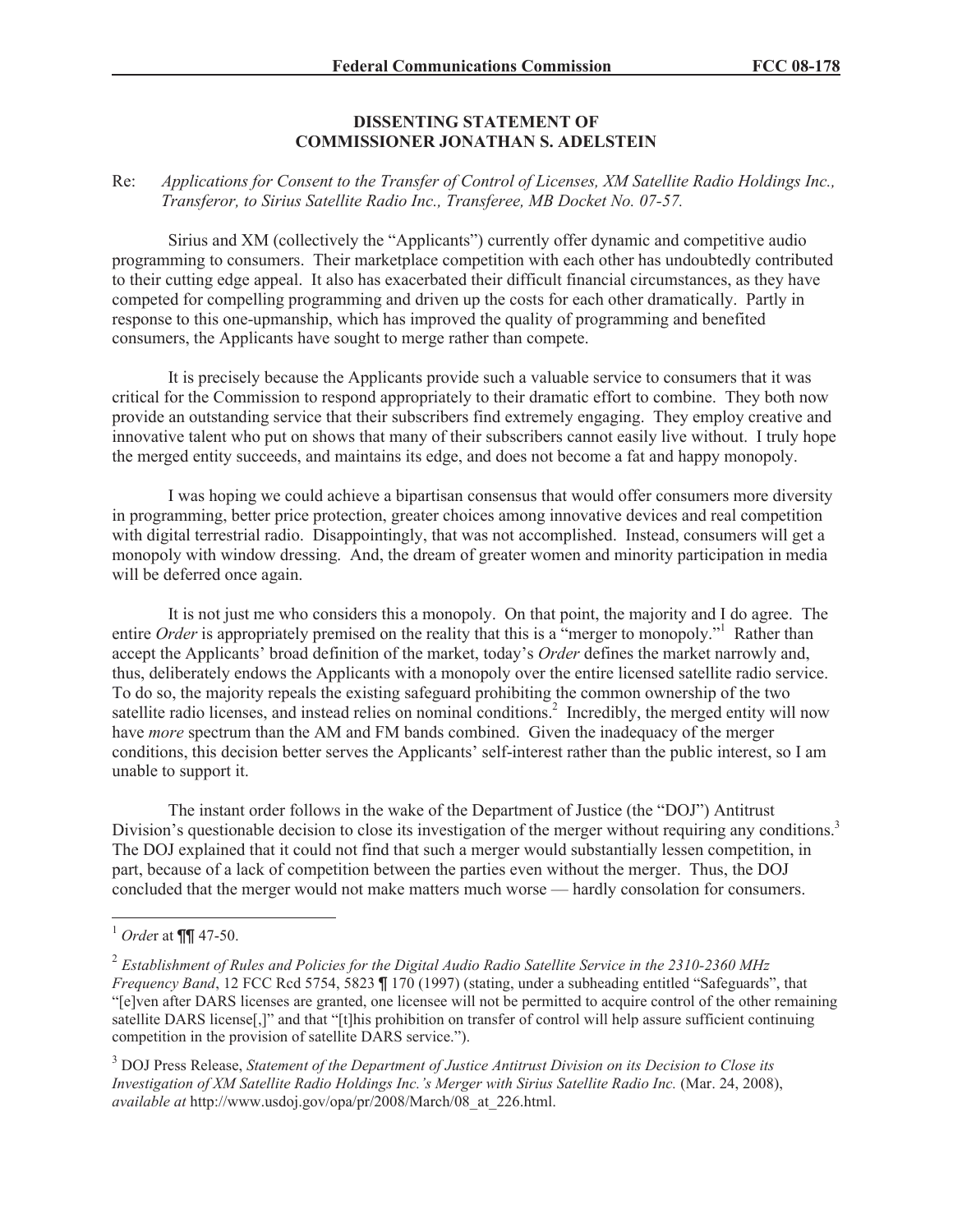Ostensibly, the DOJ relied on two key premises in reaching its decision: long-term sole source contracts with automobile manufacturers and the lack of an interoperable radio. Even though the DOJ acknowledged that the Applicants competed on the terms of automotive contracts, including the amount of equipment subsidization, it readily dispensed with this consumer benefit, because many of the solesource contracts were locked up for extended periods. Further lack of competition between the Applicants was explained by their decision not to bring an interoperable radio to market despite a Commission requirement to do so. It is ironic that the DOJ relied on the Applicants' failure to comply with the interoperability mandate as a justification for the merger. The DOJ also gave the Applicants a pass on the financial interests and corporate directorships held by major automotive manufacturers in the Applicants' businesses and the merged entity's future business. While more analysis is needed, this relationship presents a potential for discrimination against the installation of competitive technologies in the automotive sector going forward.

In contrast to antitrust review, where the DOJ would have borne the burden of proving that the proposed transaction "substantially lessens competition,"<sup>4</sup> the Commission's standard of review requires merger applicants to prove that the transaction will serve the greater public interest, informed by the core values of competition, diversity and localism.<sup>5</sup> Yet, the Applicants have not even provided the Commission with sufficient evidence to perform a structural market analysis that would allow us to and predict the likelihood of competitive harm.

In the *Order*, the majority assumes the "worst-case" scenario, specifically that satellite radio has no real competitors and that the proposed transaction represents a merger to monopoly. In adopting this approach, the majority professes to create a high public interest standard by subjecting the merger application (with the Applicants retaining the burden of proof) to the most exacting scrutiny. Granting the merger under this approach should require significant conditions, proportional to the significant public interest harm assumed, in order to mitigate the extreme concentration of market power. Regrettably, the majority's acceptance of the Applicants' "voluntary commitments" fails to meet this professed prophylactic public interest standard because of gaping loopholes in them.

*Price Cap.* Though the Applicants have committed not to raise the retail rates on their existing and newly proposed programming packages for three years after the consummation of the merger, the *Order* fails to justify why the three-year period is sufficient and merely adopts the Applicants' terms and conditions. Although the majority is unable to identify competitors likely to constrain the merged entity's ability to raise prices, it is unwilling to impose a meaningful price cap for a reasonable period of time.

Even during the three-year period itself, the merged entity could evade or undermine this consumer protection in several significant respects. The manner in which this condition is crafted suffers from a myopic perception of satellite radio pricing. Retail rates of programming packages constitute only one element in the ultimate price of satellite radio service. The item completely overlooks additional implicit pricing elements of the service, such as equipment subsidies,<sup>6</sup> ancillary services,<sup>7</sup> activation fees,<sup>8</sup>

 $4$  15 U.S.C. § 18.

 $5$  47 U.S.C. § 310(d).

<sup>6</sup> *See* "HD Radio" *infra*.

 $<sup>7</sup>$  For example, Sirius presently provides an Internet radio service to subscribers for either no additional charge or an</sup> additional \$2.99 per month, depending on the quality of the audio. Sirius Internet Radio, http://www.sirius.com/siriusinternetradio. XM presently provides a similar, though not identically structured, Internet radio service to subscribers. *See* XM Radio Online, http://xmro.xmradio.com/xstream/index.jsp.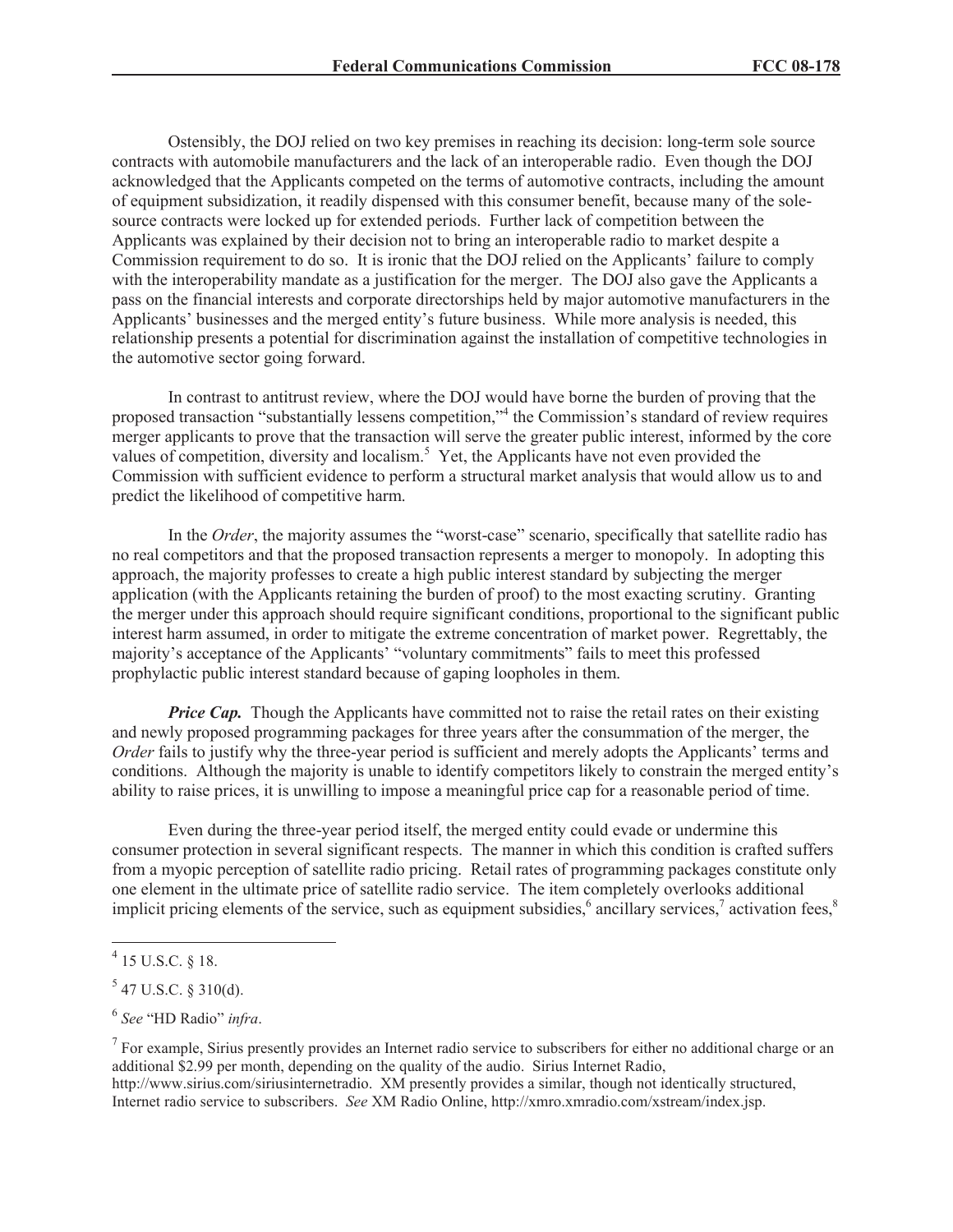termination fees, $9$  and transfer fees, $10$  all of which the merged entity could manipulate to undermine the consumer protection intent of the price cap. It also fails to adequately address the concern that the merged entity may have the incentive and ability to raise real prices by reducing content quality, either by increasing advertising or through other means. Sirius Chief Executive Officer Mel Karmazin has stated as much, declaring to investors that the post-merger "advertising line is going to contribute significantly in the future towards [average revenue per user]."<sup>11</sup> Consumers might as well prepare for a barrage of new commercials, because now they will have nowhere else to turn if they want satellite radio service.

Additionally, the merged entity could evade the price cap by siphoning off programming from the capped packages to new and presumably uncapped packages.<sup>12</sup> Indeed, not only do both Applicants already have service clauses to this effect, but they assert that the proposed "programming options … are subject to individual channel changes in the ordinary course of business and, in the case of certain programming, the consent of third-party programming providers."<sup>13</sup> While the decision imposes a floor on the number of channels in the existing and proposed programming packages, the Applicants are left to exploit a loophole to siphon off high-quality channels to unregulated tiers while replacing them with lower cost, and possibly lower quality, channels. Thus, while this approach would maintain the same quantity of channels, it cannot guarantee consumers the same or better quality of programming. Precedent for this type of strategic behavior exists in the previous attempts to regulate cable rates.<sup>14</sup>

 $10$  Sirius currently charges a \$75 transfer fee "[i]f you transfer a lifetime Satellite Radio Service Subscription from one Receiver to another or from one person to another." Sirius Terms and Conditions, http://shop.sirius.com. It is unclear whether or not XM charges a similar transfer fee or whether transfer is even permitted. *See* XM Customer Agreement, http://www.xmradio.com/about/customer-service-agreement.xmc.

<sup>11</sup> Investor Presentation, Sirius Satellite Radio Inc. and XM Satellite Radio Holdings Inc. (Feb. 20, 2007) (transcript *available at* http://www.sec.gov/Archives/edgar/data/908937/000095012307002469/y30604be425.htm).

 $12$  Sirius Terms and Conditions, http://shop.sirius.com ("Accordingly, we reserve the unrestricted right to change, rearrange, add, or delete programming, including canceling, moving or adding particular channels, at any time, with or without notice to you."); XM Customer Agreement, http://www.xmradio.com/about/customer-serviceagreement.xmc ("XM reserves the right to change programming on either or both [XM Radio Online and XM Radio] Services at any time and without notice, at our sole discretion, including canceling, modifying, moving or adding particular channels, with or without notice to you.").

<sup>13</sup> Letter from Richard E. Wiley, Robert L. Pettit, Wiley Rein LLC, Counsel for Sirius Satellite Radio Inc., and Gary M. Epstein, James H. Barker, Latham & Watkins LLP, Counsel for XM Satellite Radio Holdings Inc., to Kevin J. Martin, Chairman, FCC at 5 (June 13, 2008) ("Applicants' June 13, 2008 Ex Parte").

<sup>14</sup> *See e.g.*, Thomas W. Hazlett, *Shedding Tiers for A La Carte? An Economic Analysis of Cable TV Pricing*, 5 J. Telecomm. & High Tech. L. 253, 258 (Fall 2006) ("The complexities of the video marketplace rendered price

<sup>&</sup>lt;sup>8</sup> Sirius currently charges a one-time \$15.00 fee "to activate, reactivate, upgrade or modify each Satellite Radio Service Subscription." Sirius Terms and Conditions, http://shop.sirius.com. XM charges a similar activation fee of undisclosed amount. XM Customer Agreement, http://www.xmradio.com/about/customer-service-agreement.xmc ("For each XM Radio on your account, we may charge you a fee to activate, upgrade or modify your Radio Services. The addition of premium channels or services, if any, may require an additional activation fee. The fee is payable with your first subscription fee payment.").

<sup>&</sup>lt;sup>9</sup> Sirius currently charges a \$75 termination fee "if you cancel a one-year or longer Subscription during the first year of service." Sirius Terms and Conditions, http://shop.sirius.com. XM charges a termination fee of undisclosed amount. XM Customer Agreement, http://www.xmradio.com/about/customer-service-agreement.xmc ("From time to time, we may offer the Services on an annual or other multi-month commitment basis. In such events, you agree to make payments for Services to be received and that are ordered by you in accordance with the terms of the applicable billing plan that you agree to, including, without limitation, payments of any early termination fees if you terminate your Services prior to the end of such commitment period.").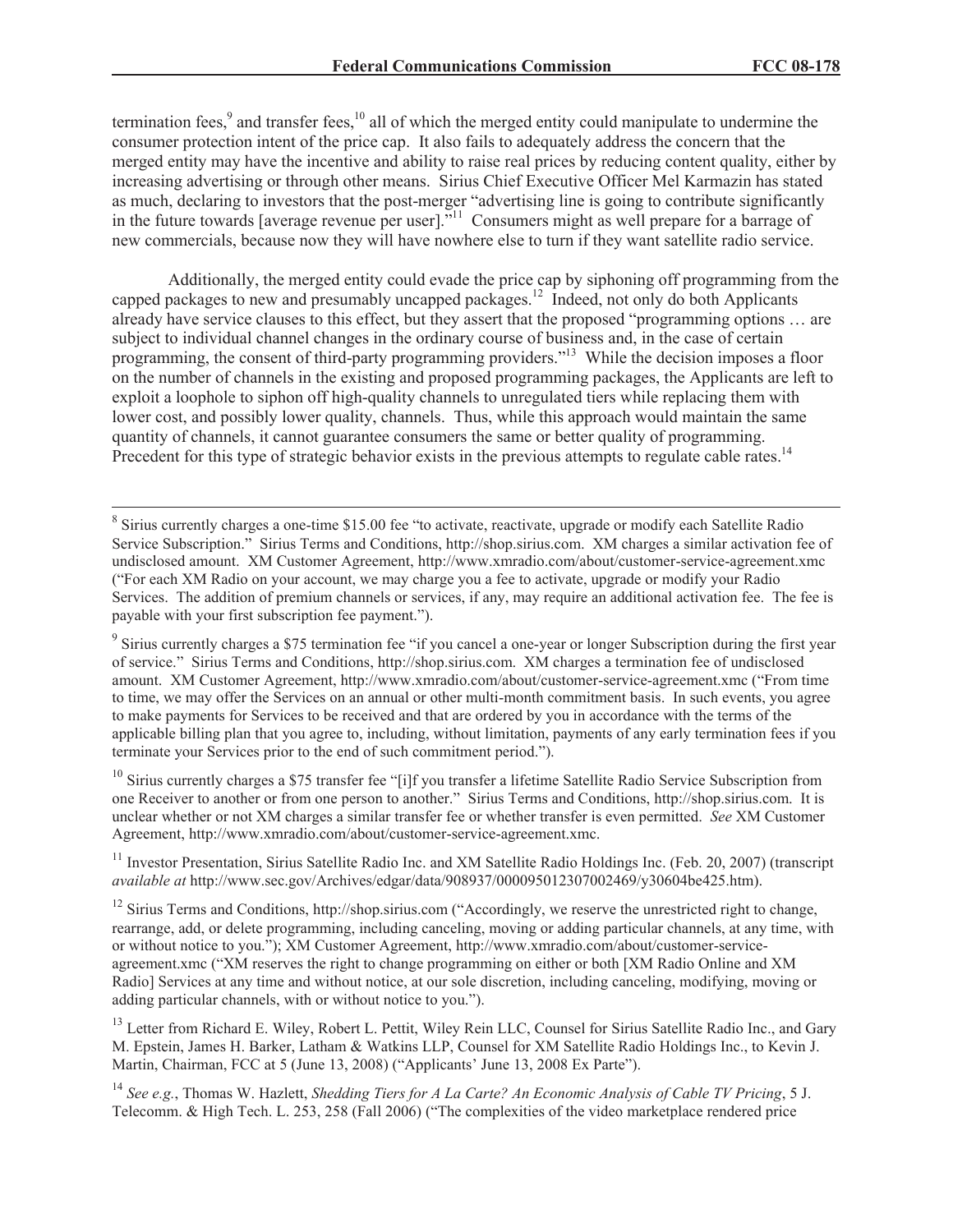The *Order* provides an explicit loophole to the so-called "price cap" by allowing the merged entity to pass through statutory or contractual programming costs to the consumer one year after the merger is complete.<sup>15</sup> While the genesis of this exception is left unexplained, the winners and losers are apparent. The Applicants benefit by passing the cost on to the consumer. And of course, consumers will be left to find out about these "programming costs" through increases in their bills.

Finally, even assuming the success of the price cap, there is nothing to prevent the merged entity from instantaneously increasing retail prices once it expires. To remedy this oversight, the duration of the price cap period should have been extended beyond three years (correlated with expected entry of sufficient competition to restrain prices) or, in the alternative, presumptively renewed with the merged entity bearing the burden of proving that the restriction is no longer necessary because of competition. Though there is some sort of interim review, the Commission's standard of review and the burdens of proof are left ambiguous.

*Programming*. While the majority accepts the Applicants' "voluntary commitment" to offer newly defined and a la carte programming packages, the benefits, never mind the merger-specific benefits, of such offerings are far from clear. With respect to the newly defined programming packages, it accepts the Applicants' unjustified assertion that such packages could not be offered absent a merger and summarily finds that such packages present merger-specific benefits.

At its core, the decision rests on the single assumption that new programming packages will increase consumer choice and, therefore, improve consumer welfare. However, the Commission failed to inquire into whether the newly proposed programming packages maximize consumer welfare or even estimate the magnitude of the claimed welfare gain. Does offering consumers more channels for more money or fewer channels for more money per channel create a cognizable public interest benefit? Is it "choice," in any meaningful sense of the word, if the relative value of the offering diminishes? By this logic, a decision to offer one channel at one hundred times the price of the total current package would also increase "choice" and improve consumer welfare. The same is true for the "safety valve" claim, that lower priced options correct the ills of take-it-or-leave-it offers by a monopolist. Would not one less channel for one less cent also create such nominal "choice?"

Even if so, a significant obstacle remains; namely, the exclusivity provisions found in talent contracts prevent the merged entity from offering certain channels, potentially the most popular channels, on both systems. As adopted, the *Order* notes that the Applicants have pledged to seek third party consent to such arrangements and willingly permits the merged entity to pass the cost of such consent directly on to the consumer.

A la carte makes its appearance here without any empirical analysis or any discussion reflective of the controversy surrounding the Commission's own a la carte inquiries.<sup>16</sup> Nor is there any acknowledgment of the effects of a la carte policies on the public interest concern of diversity of programming. Without further analysis, this "voluntary commitment" is, at best, inconsequential to our

regulation unworkable; when rates were capped by authorities, cable operators and cable networks responded to these constraints by altering the nature, packaging, and quality of video programming services.").

<sup>15</sup> Applicants' June 13, 2008 Ex Parte at 5.

<sup>16</sup> *See* Media Bureau, *Report On the Packaging and Sale of Video Programming Services To the Public* (Med. Bur., Nov. 18, 2004); *see also* Media Bureau, *Further Report on the Packaging and Sale of Video Programming Services to the Public*, (Med. Bur., Feb. 9, 2006) *available at* http://hraunfoss.fcc.gov/edocs\_public/attachmatch/DOC-263740A1.pdf.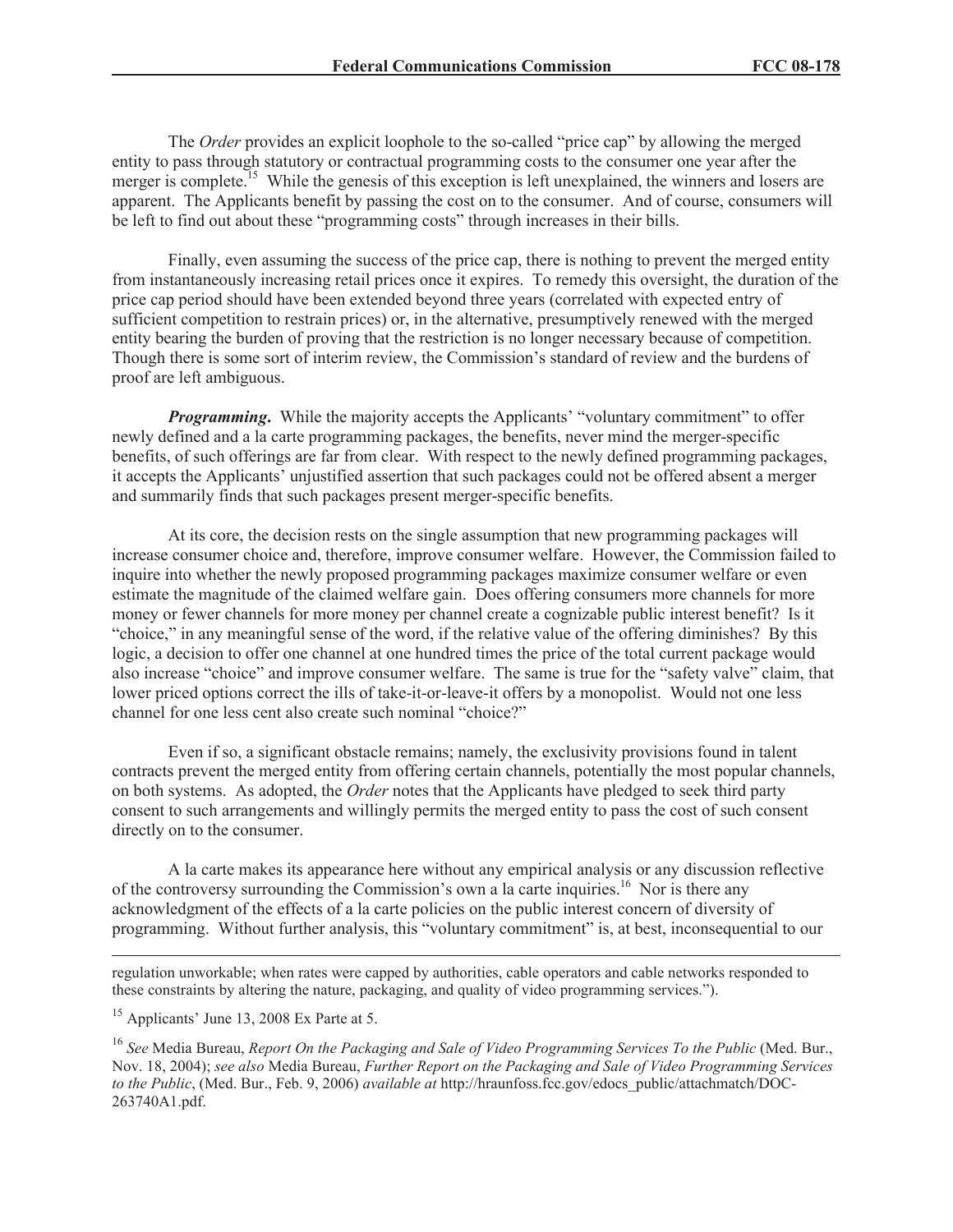merger review.

*Noncommercial and Qualified Entity Channels***.** The Applicants' commitment to set aside four percent of full-time audio channels for noncommercial educational and informational programming as well as four percent for qualified entity programming is small step in the right direction. There is no explanation, however, as to why these commitments are significant enough to offset the potential public interest harms created by a merger to monopoly.

In terms of noncommercial educational and informational programming, the acquiescence in the Applicants' "voluntary commitment" merely enshrines the status quo. The Applicants currently already offer an equivalent amount of such programming on their combined systems. The voluntary commitment adds nothing to offset the effects of the merger. We should have required substantially more spectrum to be set aside for such public interest programming.

In terms of diverse programming by qualified entities, it is far from clear that a paltry four percent set-aside will be commercially viable. Several commenters have expressed that there is no business case for such a small offering. The decision today rejects the guidance of members of Congress, state Attorneys General, and public interest organizations that have called for a larger spectrum set-aside to ensure competition and diversity in satellite radio service to offset the massive concentration that is being permitted. And, it is left entirely unclear how the qualified entities will be selected, leaving the entire provision unintelligible and unpredictable. "We will determine the implementation details for use of these channels [for qualified entities] at a latter date,"<sup>17</sup> is a clear indication of the Commission's historic pattern of neglecting minority access to the communications industry. Once again, rather than taking a decisive step forward to improve the plight of women and people of color in media, the Commission has taken a step to the side.

*Interoperable Receiver***.** The *Order* characterizes the Applicants' interpretation of the Commission's interoperability requirement as "not unreasonable" to excuse their earlier failure to develop and market interoperable receivers. The Applicants' noncompliance created switching costs for consumers and, thus, limited pre-merger competition between the Applicants. Adding this condition today is virtually meaningless, because the merged entity will have every incentive to offer interoperable devices anyway. The point was to enforce the requirement before, not after, the merger. Doing it now is clearly a case of closing the barn door after the cows got out. At least the *Order* recognizes that this claimed benefit simply cannot be deemed merger-specific.

*Open Access.* The *Order* uncritically embraces the Applicants' proffered open access scheme,<sup>18</sup> concluding that commercially reasonable, non-discriminatory licensing will effectively mitigate any potential vertical harm from the satellite radio monopoly. However, there is no effective mechanism to deliver a truly open, competitive market. The open access provision should function to ensure competition, innovation, and the delivery of advanced technologies in the satellite radio receiver, and to some extent, the broader audio equipment manufacturing market. By shortsightedly permitting the merged entity to retain control of the design, manufacture and distribution of satellite radio receivers, it allows the merged company to maintain gatekeeper authority over the market. This is letting the fox guard the henhouse. We should have, as I proposed, required an independent laboratory to certify compliance with the technological specifications and quality standards.

<sup>17</sup> *Order* at ¶ 135.

<sup>&</sup>lt;sup>18</sup> Letter from Richard E. Wiley, Wiley Rein LLC, Counsel for Sirius Satellite Radio Inc., and Gary M. Epstein, Latham & Watkins LLP, Counsel for XM Satellite Radio Holdings Inc., to Kevin J. Martin, Chairman; Michael Copps, Commissioner; Jonathan Adelstein, Commissioner; Deborah Tate, Commissioner; and Robert McDowell, Commissioner, FCC at 2 (July 25, 2008); Applicants' June 13, 2008 Ex Parte at 4-5.